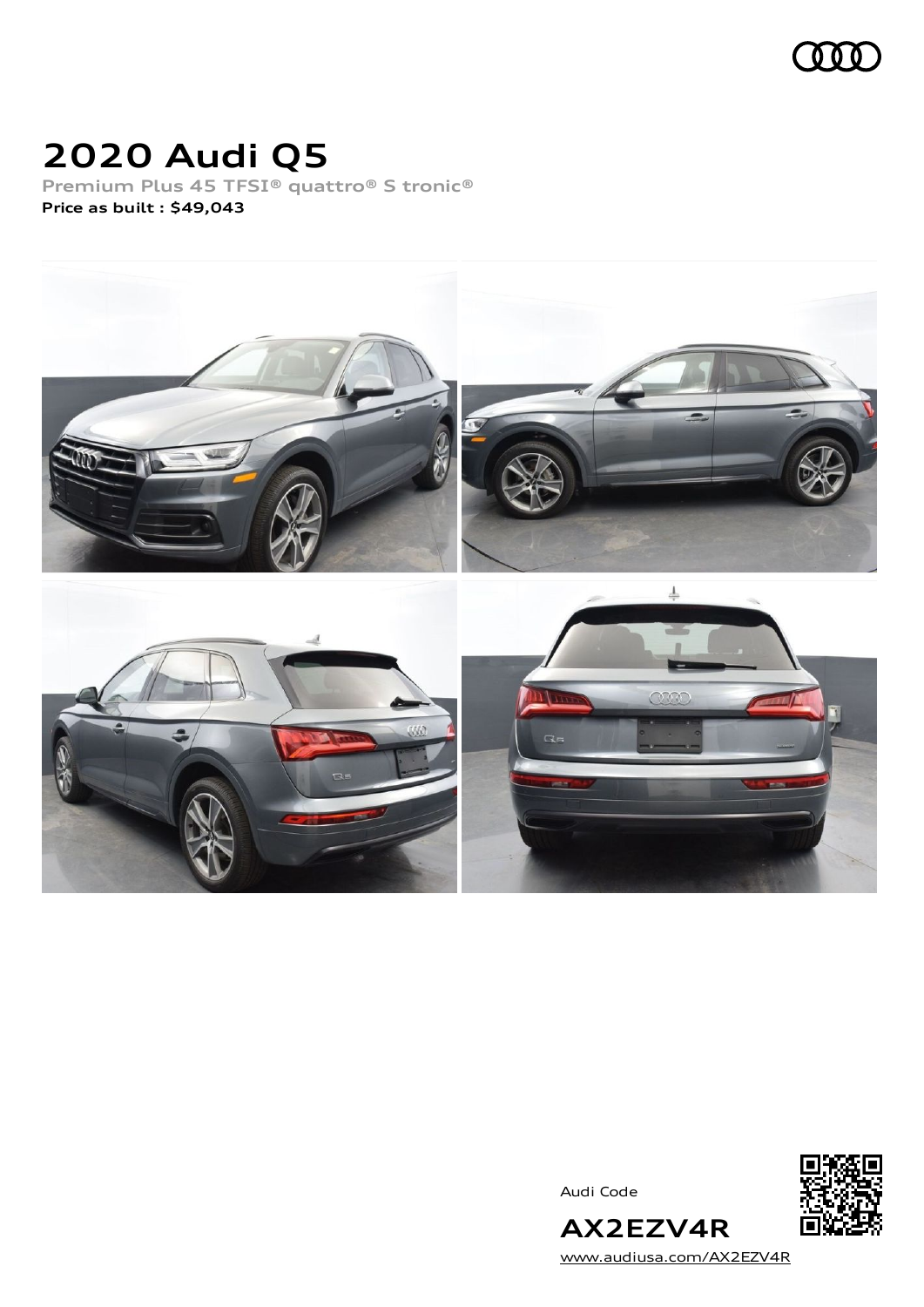**Audi 2020 Audi Q5** Premium Plus 45 TFSI® quattro® S tronic®

**Price as buil[t](#page-8-0)** \$49,043

### **Exterior colour**

Monsoon Gray metallic

#### **Interior colour**

| Seats     | Black |
|-----------|-------|
| Dashboard | Black |
| Carpet    | Black |
| Headliner | Gray  |

### **Technical Specifications**

| Engine type                  | 2.0-liter four-cylinder                       |
|------------------------------|-----------------------------------------------|
| stroke                       | Displacement/Bore and 1,984/82.5 x 92.8 cc/mm |
| Torque                       | 273 lb-ft@rpm                                 |
| Top track speed              | 130 mph mph                                   |
| Acceleration (0 - 60<br>mph) | 5.9 seconds seconds                           |
| Recommended fuel             | Premium                                       |



### **Further Information**

| Warranty        |              |
|-----------------|--------------|
|                 | No           |
| Mileage         | 16,548 miles |
| Type of vehicle | Used car     |
|                 |              |

#### **Audi Code** AX2EZV4R

**Your configuration on www.audiusa.com** [www.audiusa.com/AX2EZV4R](https://www.audiusa.com/AX2EZV4R)

**Commission number** 4e88cecb0a0e09af019e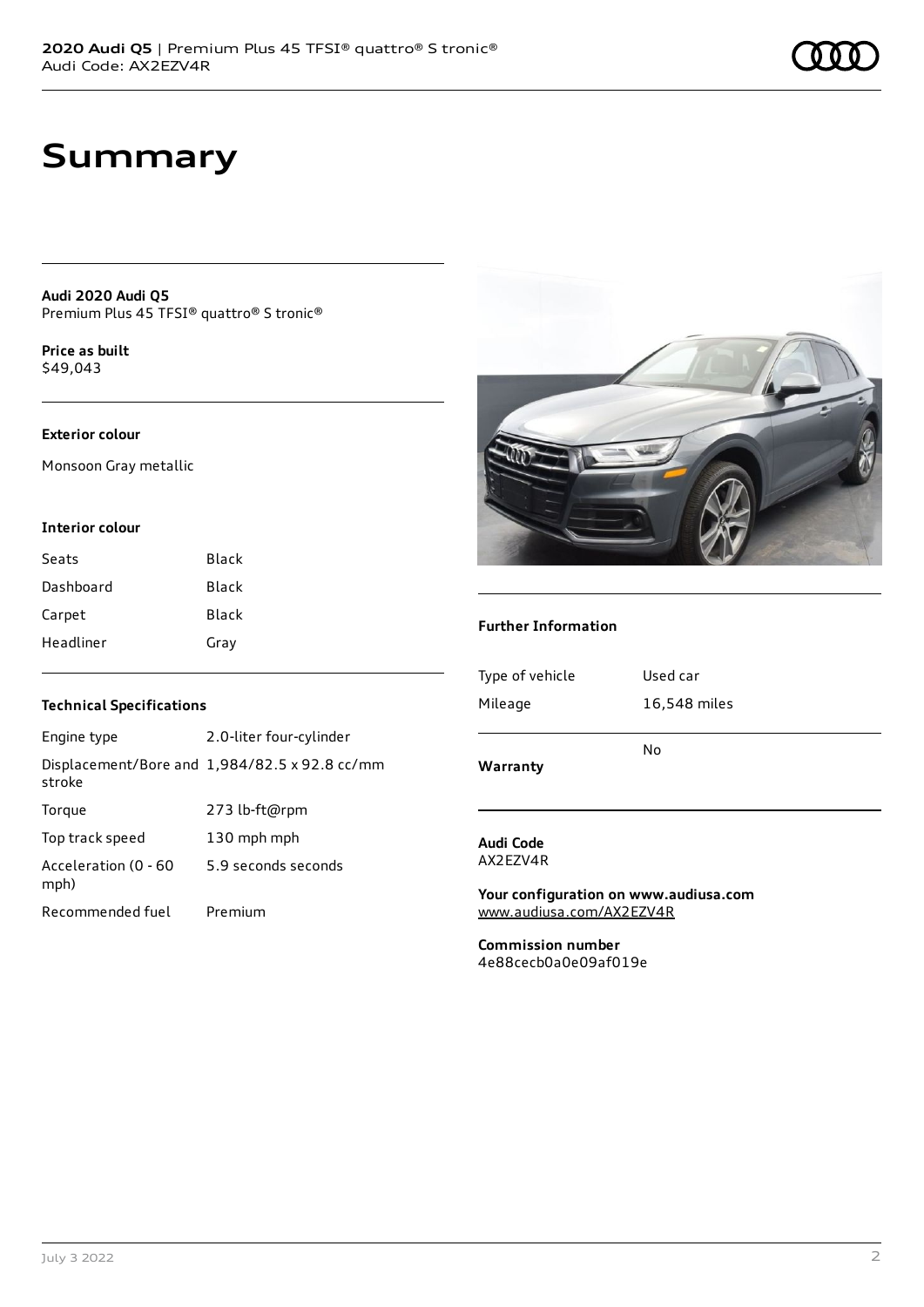

# **Standard features**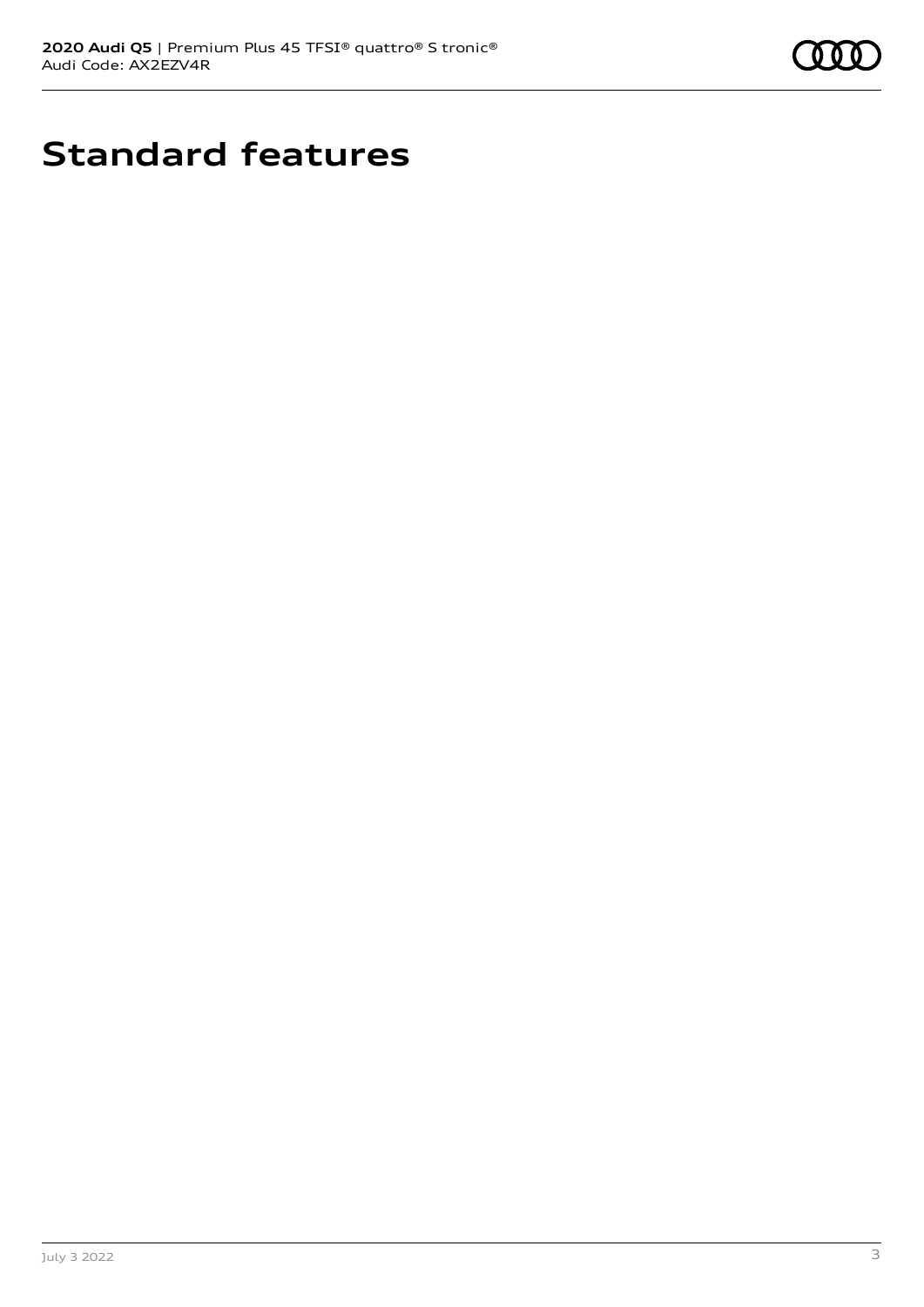# **Dealer remarks**

Audi Certified. Remainder of 5 year unlimited mile warranty

2020 Audi Q5 Premium Plus, quattro AWD, 2.0L TFSI, 7-Speed Automatic S tronic, quattro, Black w/Leather Seating Surfaces, Adaptive Cruise Control w/Traffic Jam Assist, Audi Active Lane Assist, Audi Side Assist, Audi smartphone interface (Apple CarPlay/Android Auto), Audi Virtual Cockpit, Auto-Dimming Power Folding Exterior Mirrors, Auto-dimming Rear-View mirror, Automatic temperature control, Bang & Olufsen Sound System w/3D Sound, Black Optic Package, Convenience Plus Package, Driver Assistance Package, Driver Seat Memory, Dual front side impact airbags, Exterior Parking Camera Rear, Four wheel independent suspension, Front dual zone A/C, Front fog lights, Garage door transmitter: HomeLink, Heated 8-Way Power Front Bucket Seats, Heated front seats, LED Headlights, Panoramic Sunroof, Power Liftgate, Power passenger seat, Premium Plus Package, Radio: MMI Navigation Plus w/MMI Touch, Rain sensing wipers, Rear air conditioning, Remote keyless entry, Telescoping steering wheel, USB Charge Ports for Rear Seats, Wheels: 20" Audi Sport 5-Arm-Offroad Design.

Clean CARFAX. CARFAX One-Owner.

Odometer is 742 miles below market average!

22/28 City/Highway MPG

Maple Hill Auto Group has been family owned and operated since 1995. When you're looking at cars for sale, Kalamazoo-based Maple Hill Auto Group is here for you. Our friendly staff will help you find the car of your dreams in no time. Please feel free to reach us at (269) 342-6600 if you have any questions or would like more information.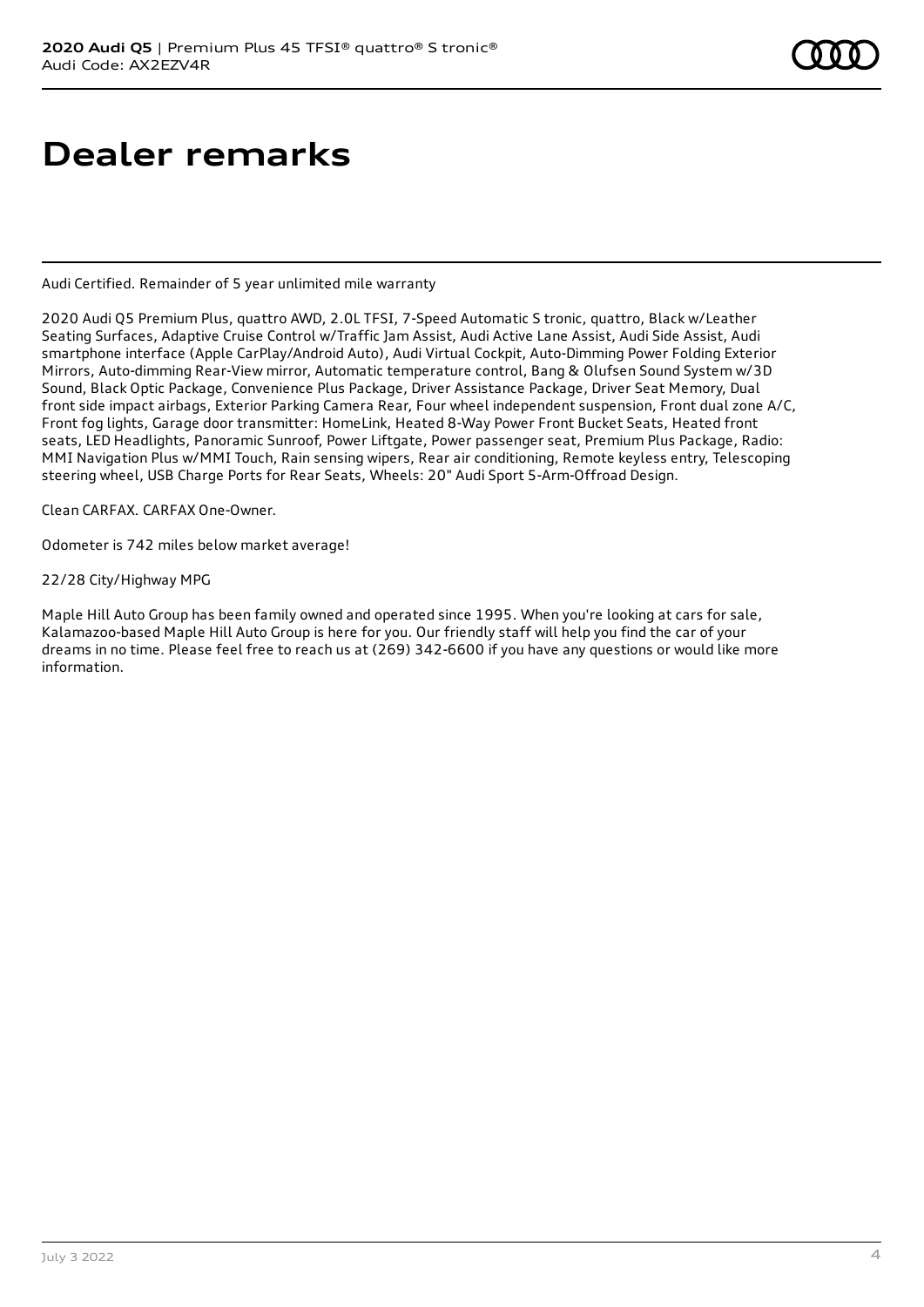# **Technical Specifications**

| Engineering   Performance                   |                                               | <b>Steering</b>                            |                                                                      |
|---------------------------------------------|-----------------------------------------------|--------------------------------------------|----------------------------------------------------------------------|
| Engine type                                 | 2.0-liter four-cylinder                       | Steering type                              | Electromechanical power steering                                     |
| Power Level                                 | 45                                            |                                            | system                                                               |
| Displacement                                | 2.01                                          | Turning diameter, curb- 38.4 ft<br>to-curb |                                                                      |
| Max. output ps/hp                           | 248 @ rpm                                     | Steering ratio                             | 15.8:1                                                               |
| Towing capacity                             | 4,400-lb lb                                   |                                            |                                                                      |
| Torque                                      | 273 lb-ft@rpm                                 | Suspension                                 |                                                                      |
| Valvetrain                                  | 16-valve DOHC with Audi valvelift<br>system   | Front axle                                 | Five-link front suspension                                           |
| Acceleration (0 - 60<br>mph)                | 5.9 seconds seconds                           | Rear axle                                  | Five-link rear suspension                                            |
| Engine block                                | Cast-iron                                     |                                            |                                                                      |
| Induction/fuel injection Turbocharged/TFSI® |                                               | <b>Brakes</b>                              |                                                                      |
| Cylinder head                               | Aluminum-alloy                                | Front brakes                               | 13.3 (ventilated disc) in                                            |
| stroke                                      | Displacement/Bore and 1,984/82.5 x 92.8 cc/mm | Rear brakes                                | 13.0 (ventilated disc) in                                            |
| Top track speed                             | 130 mph mph                                   | <b>Body</b>                                |                                                                      |
| <b>Electrical system</b>                    |                                               | Material                                   | Multi-material body construction<br>(steel and aluminum composition) |
| Alternator                                  | 110-150 A                                     |                                            |                                                                      |
| Battery                                     | 420 A/75 Ah                                   | <b>Warranty   Maintenance</b>              |                                                                      |
| Transmission   Drivetrain                   |                                               | Warranty                                   | 4-year/50,000-mile Audi New<br>Vehicle Limited Warranty              |

### Drivetrain type quattro® all-wheel drive with ultra® technology Transmission Seven-speed S tronic® dual-clutch automatic transmission



### **(1/2)**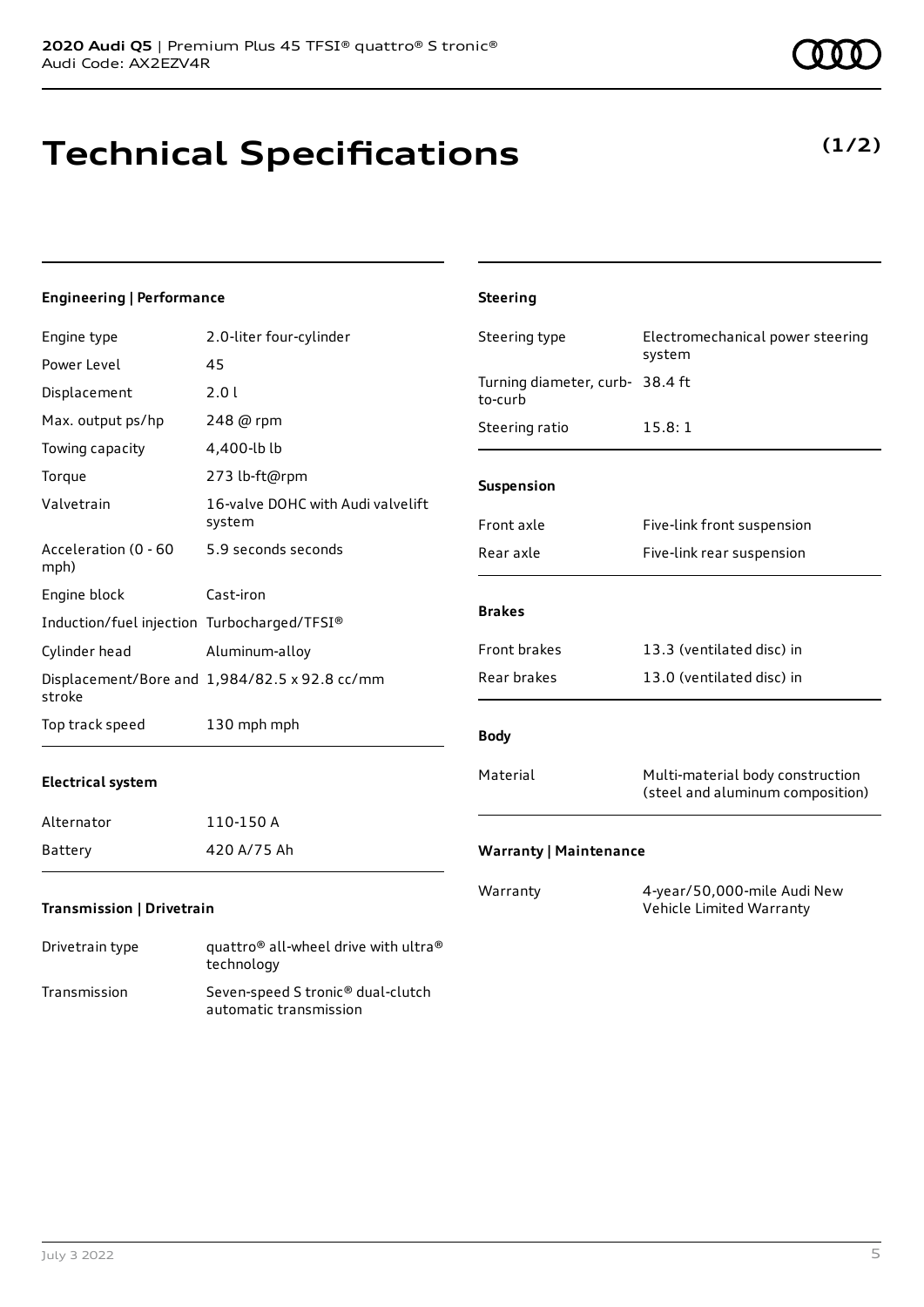# **Technical Specifications**

### **Exterior Measurements**

| Height                           | 65.3 in    |
|----------------------------------|------------|
| Overall width without<br>mirrors | 74.5 in    |
| Length                           | 183.6 in   |
| Wheelbase                        | $111.0$ in |
| Drag coefficient                 | 0.32 Cw    |
| Overall width with<br>mirrors    | 84 3 in    |
| Track rear                       | 63.3 in    |
| Track front                      | 63.6 in    |
| Curb weight                      | 4045 lb    |
| Ground clearance,<br>loaded      | 8.2 in     |

### **Interior measurements**

| Seating capacity                          | 5                      |
|-------------------------------------------|------------------------|
| Shoulder room, rear                       | 56.5 in                |
| Head room with front<br>sunroof           | 40.2 in                |
| Leg room, rear                            | 37.8 in                |
| Shoulder room, front                      | 57.7 in                |
| Head room with rear<br>sunroof            | 37.7 in                |
| Head room, rear                           | 39.3 in                |
| Leg room, front                           | 41.0 in                |
| Head room, front                          | 41.7 in                |
| Cargo volume, rear<br>seatbacks up/folded | 25.1/53.1 cu ft, cu ft |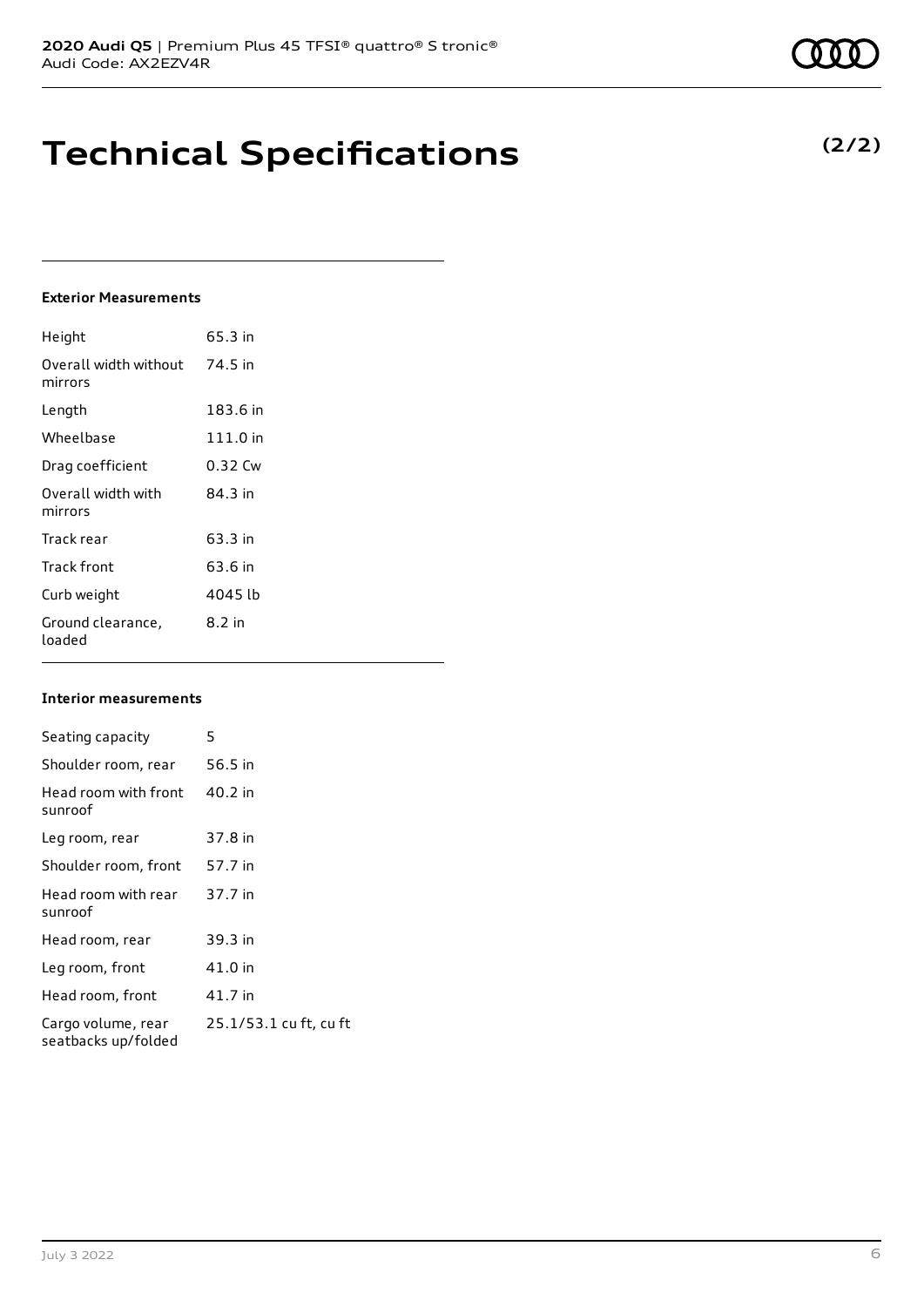## **Consumption- and emission**

### **Consumption by NEDC**

| urban       | 22 mpg |
|-------------|--------|
| extra-urban | 28 mpg |
| combined    | 24 mpg |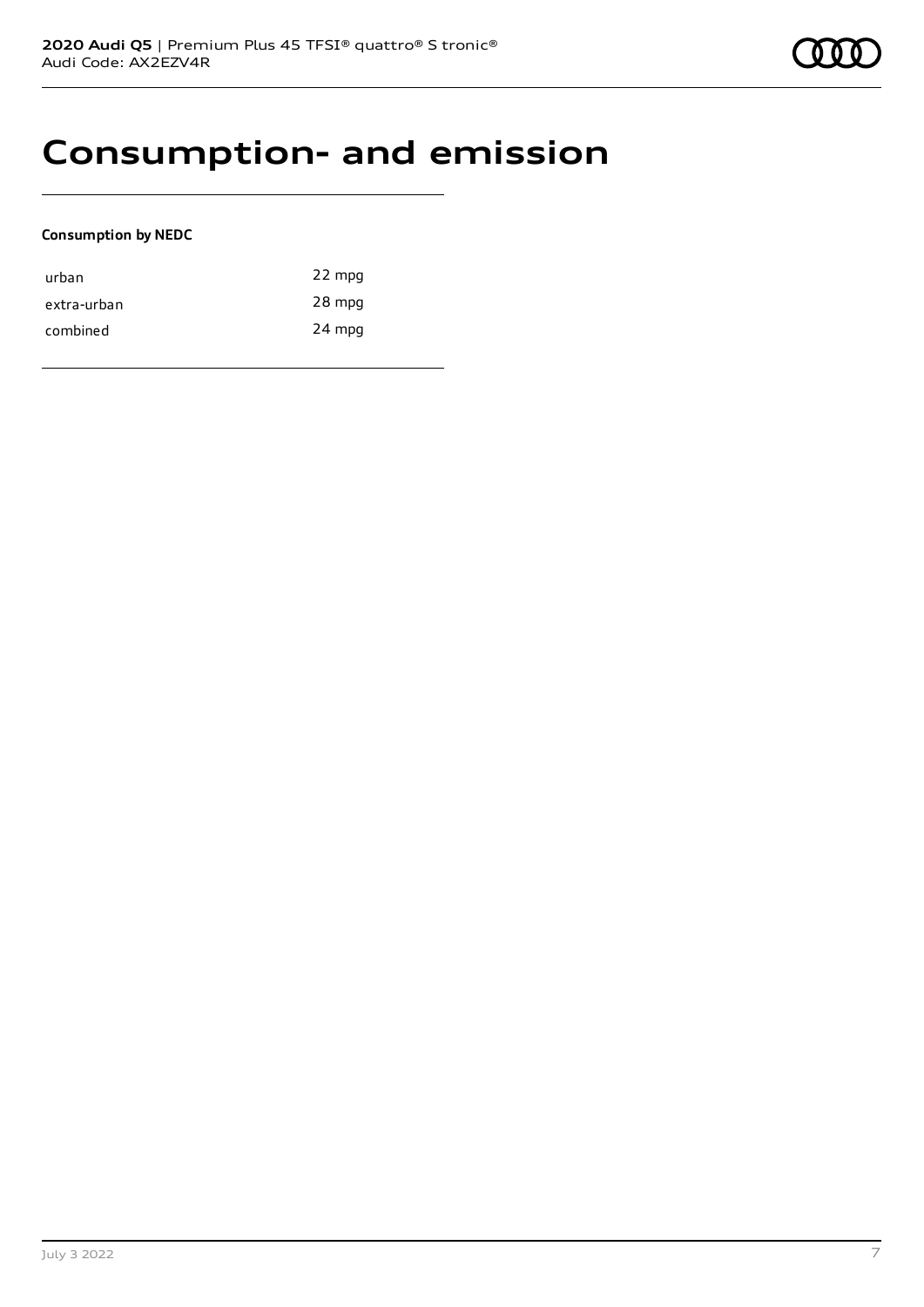# **Contact**

Dealer **Audi Kalamazoo**

5622 W Main St 49009 Kalamazoo MI

Phone: +12693426600 FAX: 2693279883

www: [https://www.maplehillaudiofkalamazoo.com](https://www.maplehillaudiofkalamazoo.com/)